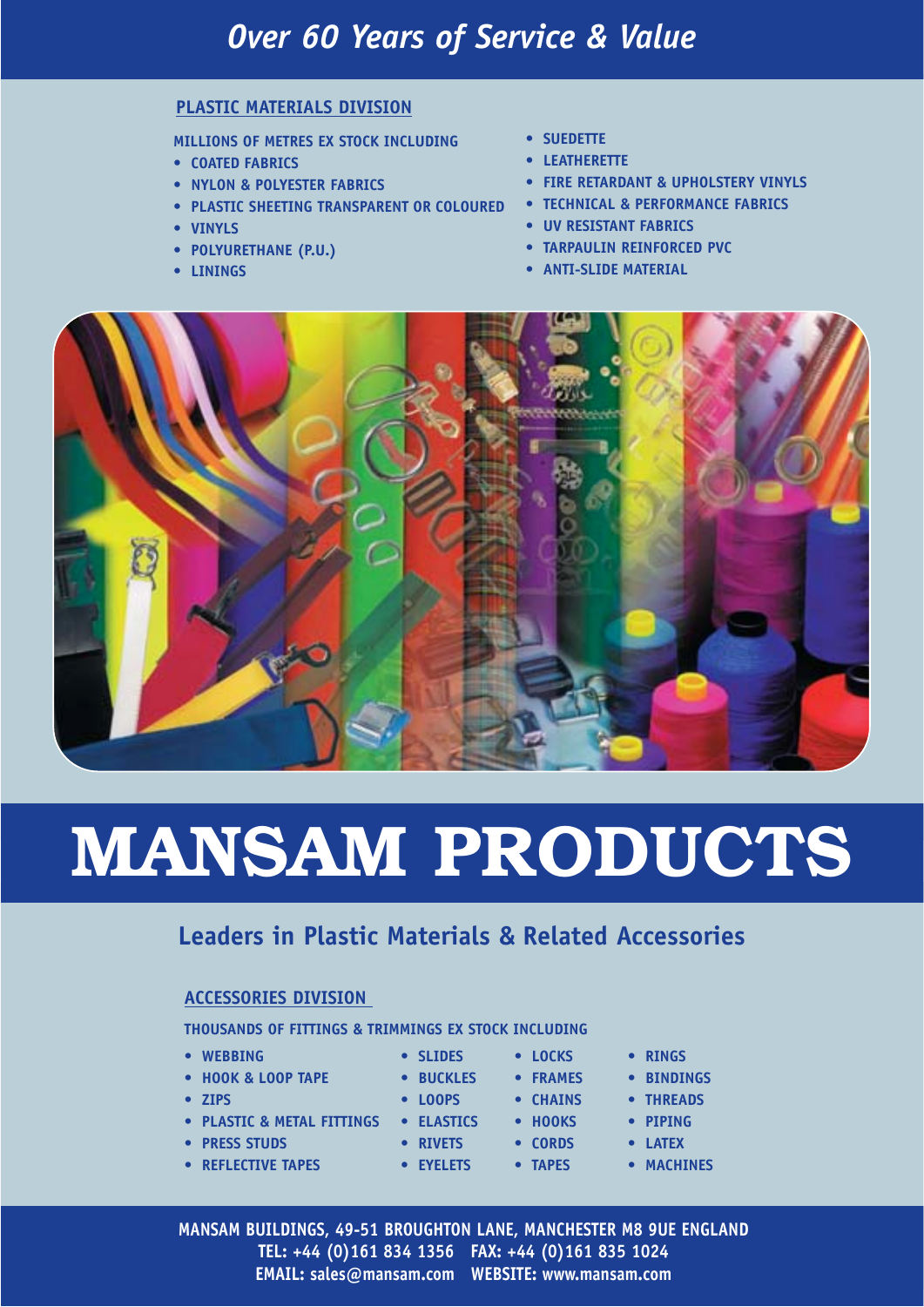## *- Over 60 Years of Service -*

Welcome to our 60th Anniversary Catalogue<br>W which provides but a glimpse into our massive fabrics division, stocking millions of metres and shows a mere selection of our huge ranges of trimmings and accessories.

The advantages of buying from us are:

- *well established honest company with 60 years experience*
- *low prices*
- *quality products*
- *huge stocks and a wide range of products*
- *most orders processed within 24 hours*
- *we supply non-stock items to order*
- *multi-lingual sales team*
- *we ship worldwide*
- *customers large and small get priority service*
- *we accept payment by and other credit/debit cards*

Most items are available in a range of sizes and finishes and may not be shown actual size unless stated. It is not always possible to reproduce colours or finishes accurately due to the nature of the printing process. Please ask for samples if in doubt.

If you do not see what you require, please forward your enquiry with a sample or sketch, as we supply much more than is contained in this catalogue.

Please check that you test products for your particular application as we make no warranties as to fitness for specific uses.

As our ranges are constantly evolving, we may alter the specification of any item without notice.

Kindly note that all orders are accepted only subject to our terms and conditions, a copy of which is available on request.

With a demand led approach, we welcome your suggestions and comments, including any items you think we ought to stock.

If you can think of anyone who may be interested in our products, kindly send us their details or tell them about us. Thanks in anticipation.

We thank you for your valued custom and look forward to saving you even more money on a bigger range of quality products with our fast and friendly service.

## **CONTENTS**

| Page                                                              | Page |
|-------------------------------------------------------------------|------|
| 1 SAMGRIP' Hook & Loop Tapes 11 Rings, Buckles and Metal Fittings |      |
|                                                                   |      |
| 4Plastic Fittings 13Fasteners, Locks and Chains                   |      |
| 5 Threads                                                         |      |
| 6 Webbings 15 Tapes, Piping and Glue                              |      |
| 7 Webbings and Bindings 16 Machinery                              |      |
|                                                                   |      |
| $10$ Eyelets                                                      |      |

Mansam Products cannot be held responsible for the misuse of our products in any way.

**©** 2006 MANSAM PRODUCTS. COPYRIGHT & ALL RIGHTS RESERVED

No part of this catalogue may be reproduced or transmitted in any form or by any means, whether electronic, digital, magnetic, photocopying, mechanical recording or otherwise, or stored in a retrieval system of any nature without the prior written permission of Mansam Products. OUR LEGAL DEPARTMENT WILL STRICTLY ENFORCE OUR COPYRIGHT.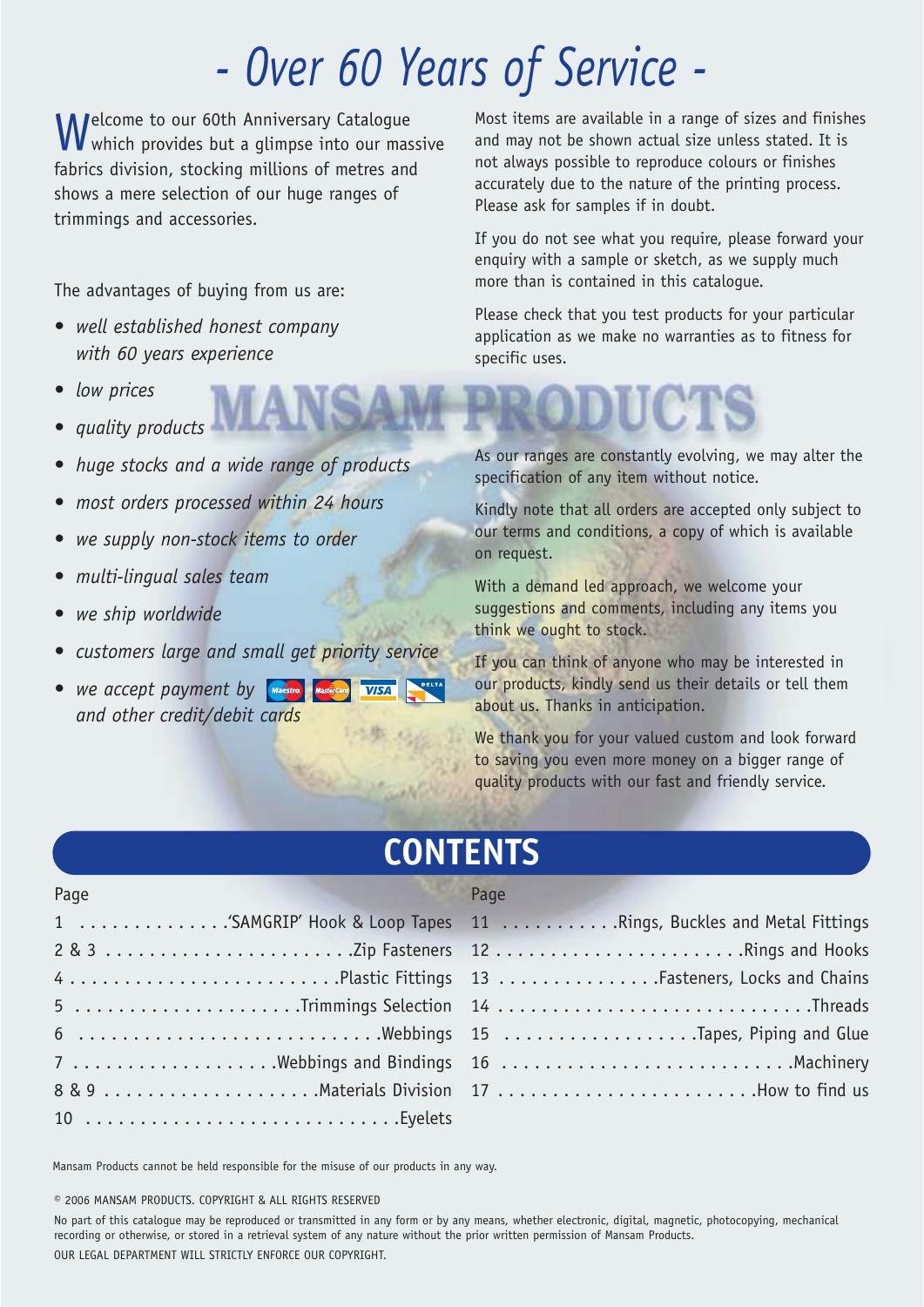## **'SAMPGRIP' HOOK AND LOOP TAPES**



Quality 'SAMGRIP' hook and loop tape available in various widths and colours.

Various types of 'SAMGRIP' hook and loop tape available include:

> SEW ON SELF ADHESIVE FIRE RETARDANT WELDABLE MUSHROOM (extra adhesion) UNNAPPED (extra durability)

Self adhesive dots or coins available in a range of sizes.





25m of each side per coil. Available as a set or separately. Performs as well as the leading brand but at a **VERY** keen price.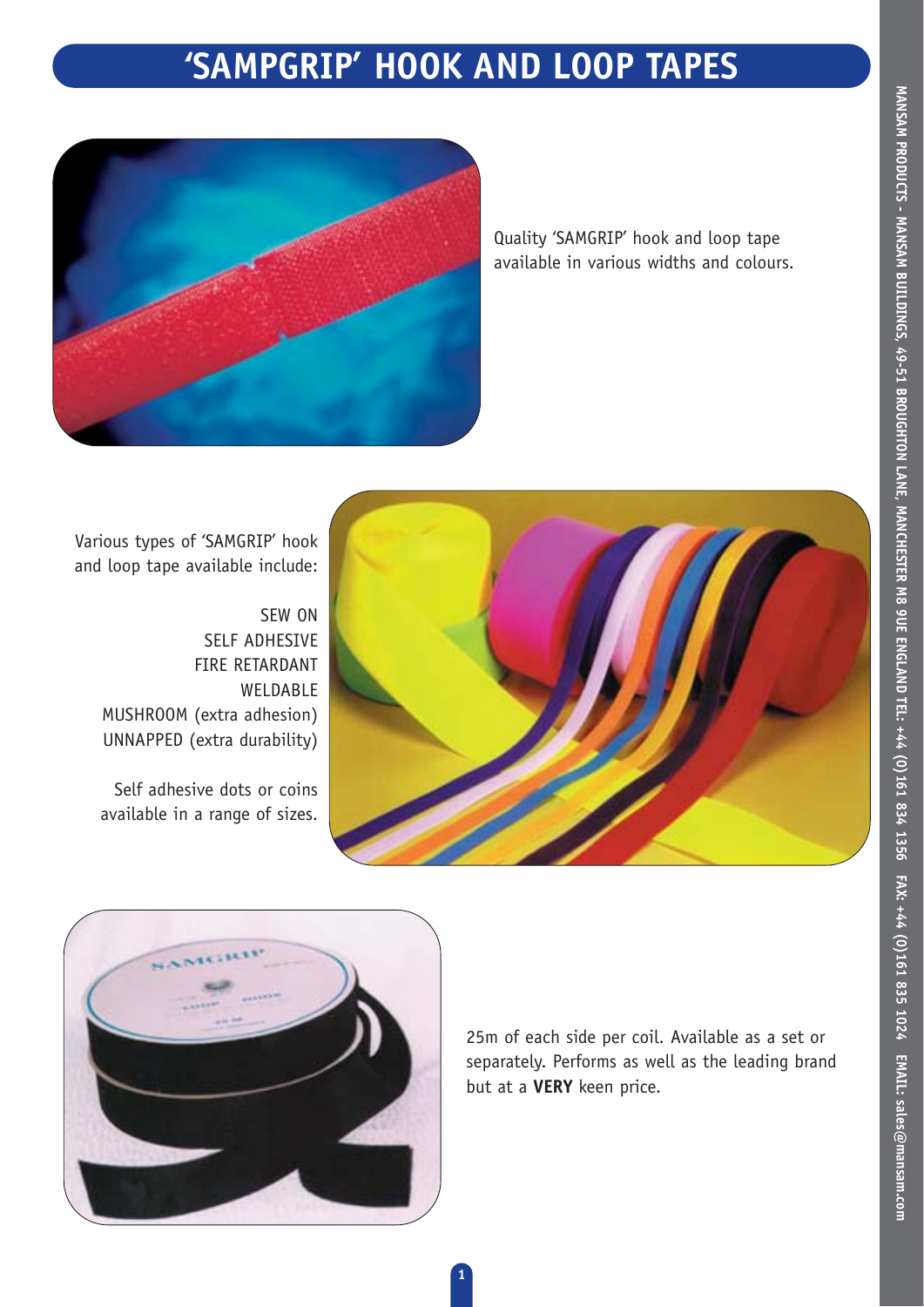## **ZIPS**

### **CONTINUOUS ZIP CHAIN**

Nylon - actual size

Other sizes or tape widths available. Stock colour and size range with choice of pullers. We can match your colour of zip tape.







Plastic/moulded (actual size) Metal effect nylon - gold, silver or other finishes No. 6 No. 8 No. 8 No. 10



No. 5



No. 8



No. 10 Available with different coloured teeth or tapes.





With cotton tape (weldable) in various sizes, colours and finishes.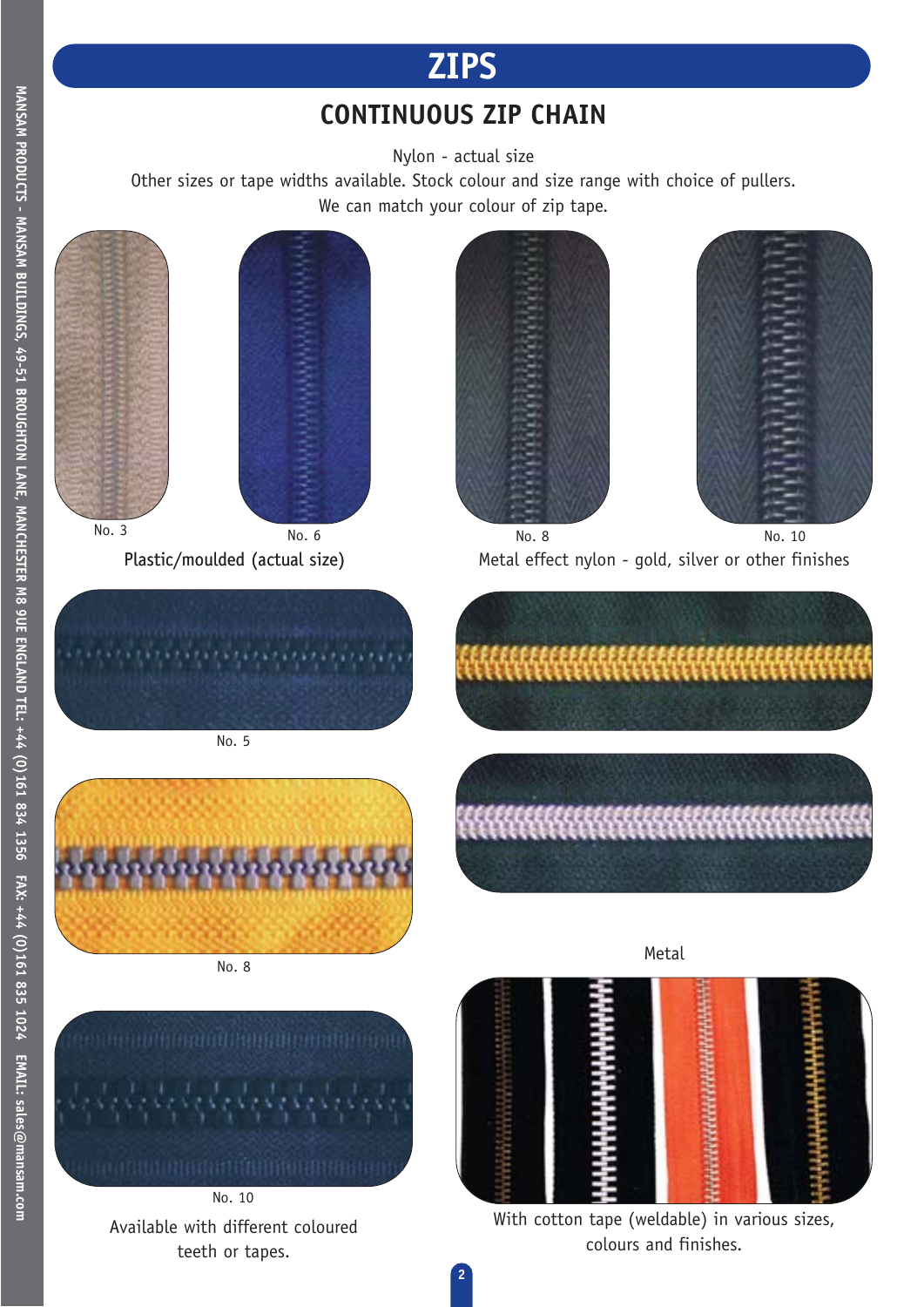

### **PULLERS, JIG & READY MADE ZIPS**



**3**

**In an uncertain world, it's good to know there are some things you can** *rely on.*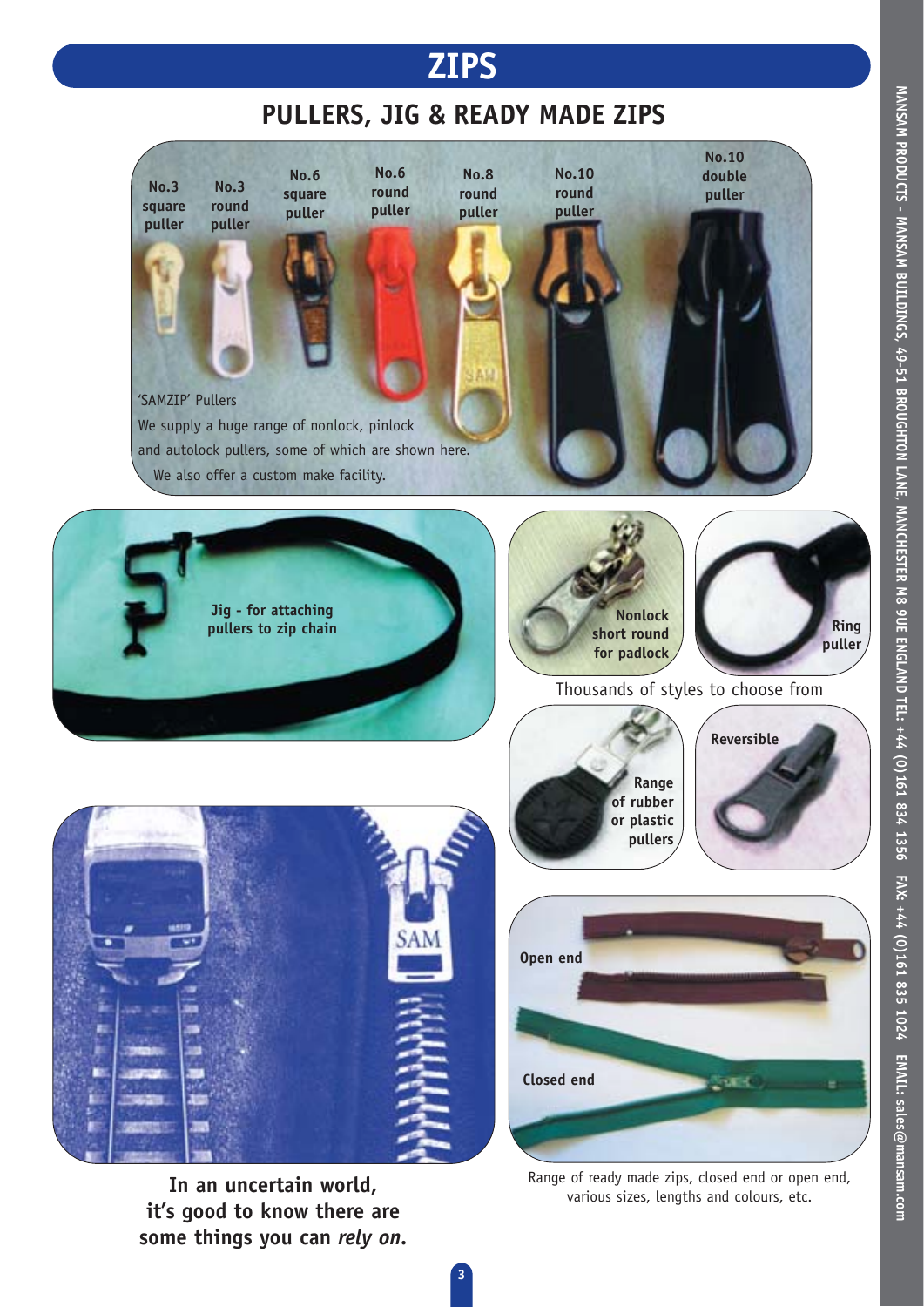## **PLASTIC FITTINGS**

A selection from our range available in black or colours and in other sizes too.

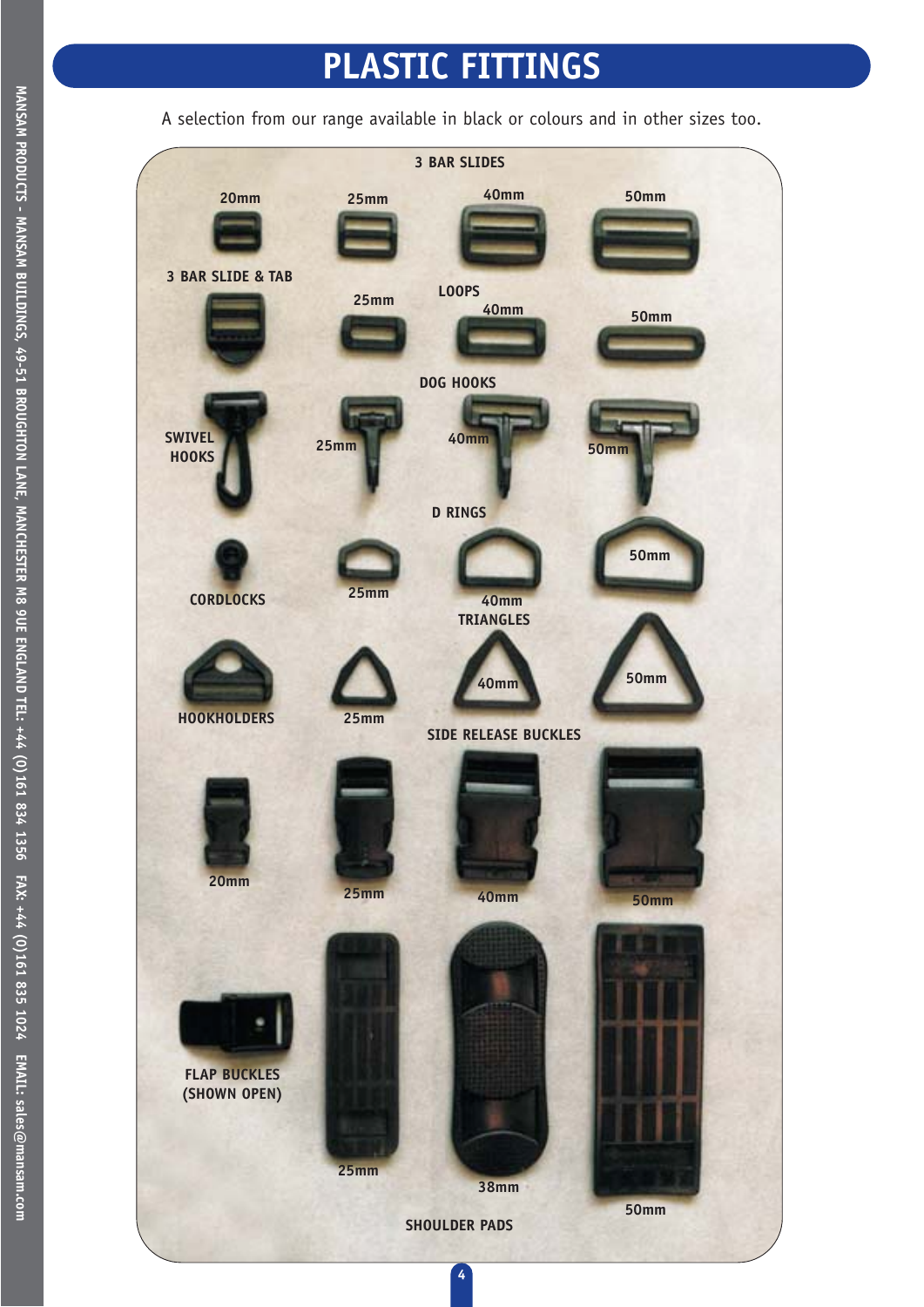

## **TRIMMINGS SELECTION**



Colour, size and quality ranges available

**MANSAM PRODUCTS - MANSAM BUILDINGS, 49-51 BROUGHTON LANE, MANCHESTER M8 9UE ENGLAND TEL: +44 (0)161 834 1356 FAX: +44 (0)161 835 1024 EMAIL: sales@mansam.com** 

MANSAM PRODUCTS - MANSAM BUILDINGS, 49-51 BROUGHTON LANE, MANCHESTER M8 9UE ENGLAND TEL: +44 (0)161 834 1356 FAX: +44 (0)161 835 1024 EMAIL: sales@mansam.com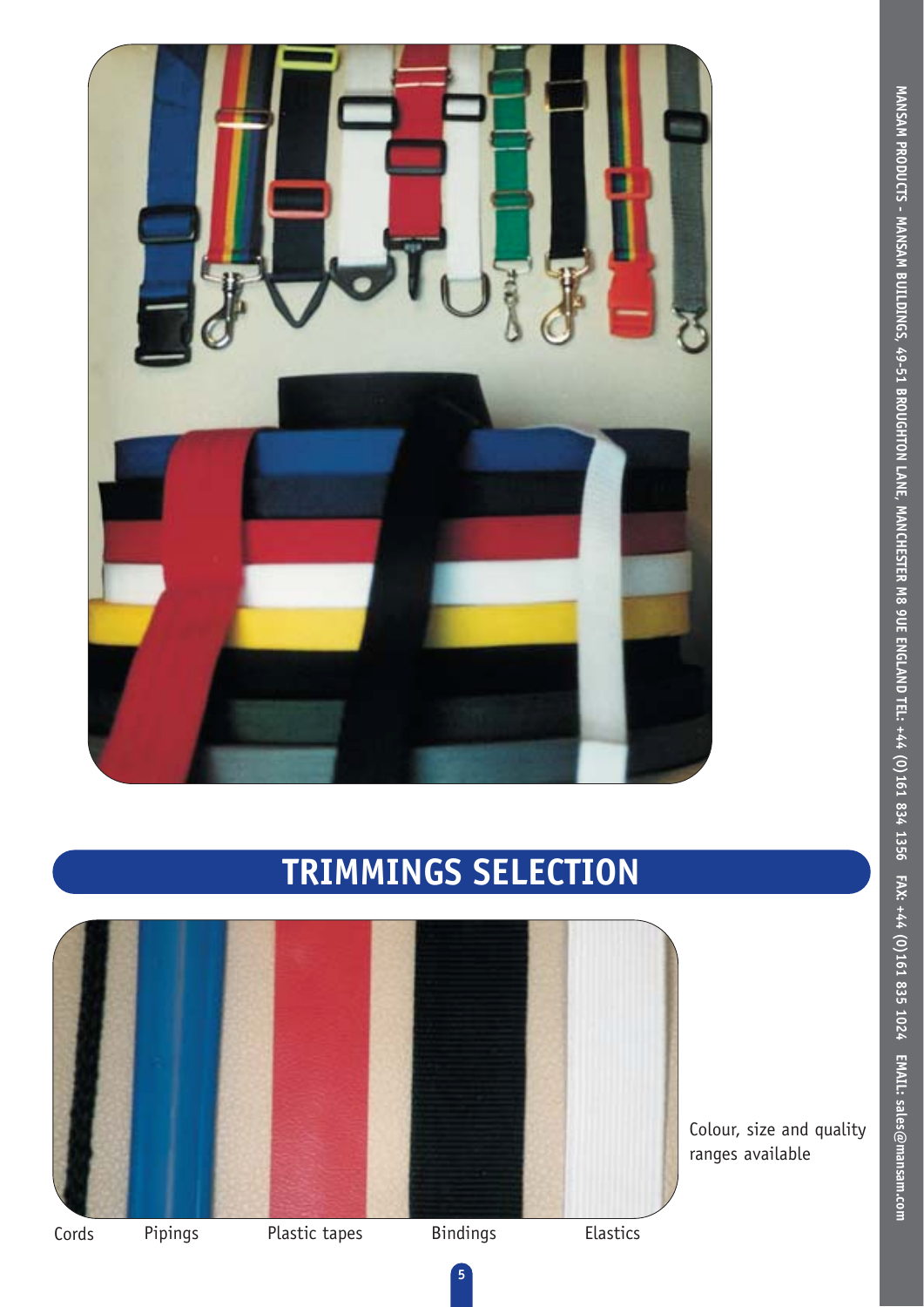## **WEBBINGS (ACTUAL SIZE)**



Many other colours, widths, weaves and patterns available including stripes, reflective lines, extra heavy duty, etc.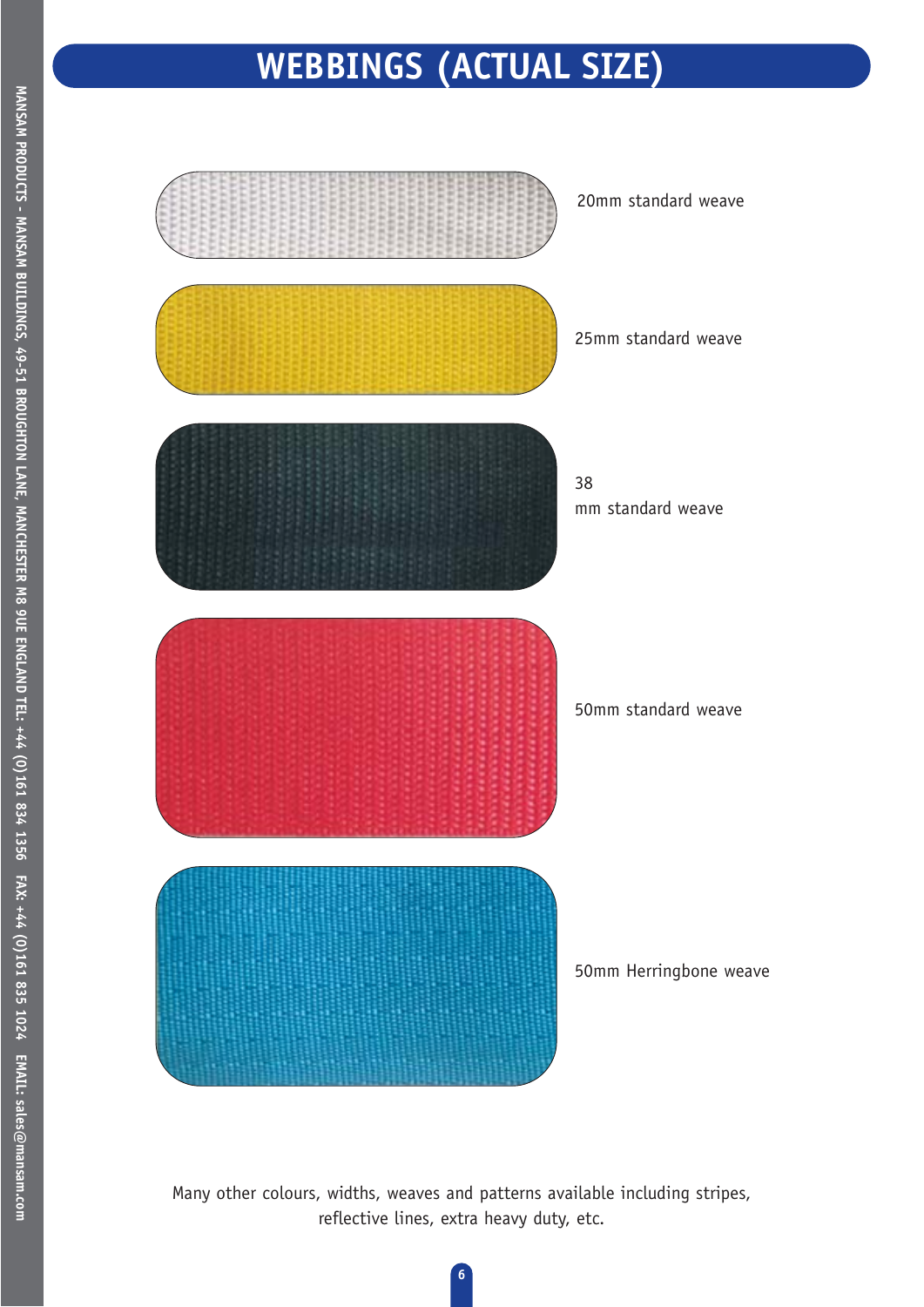## **WEBBINGS/BINDINGS**



Various widths and designs available.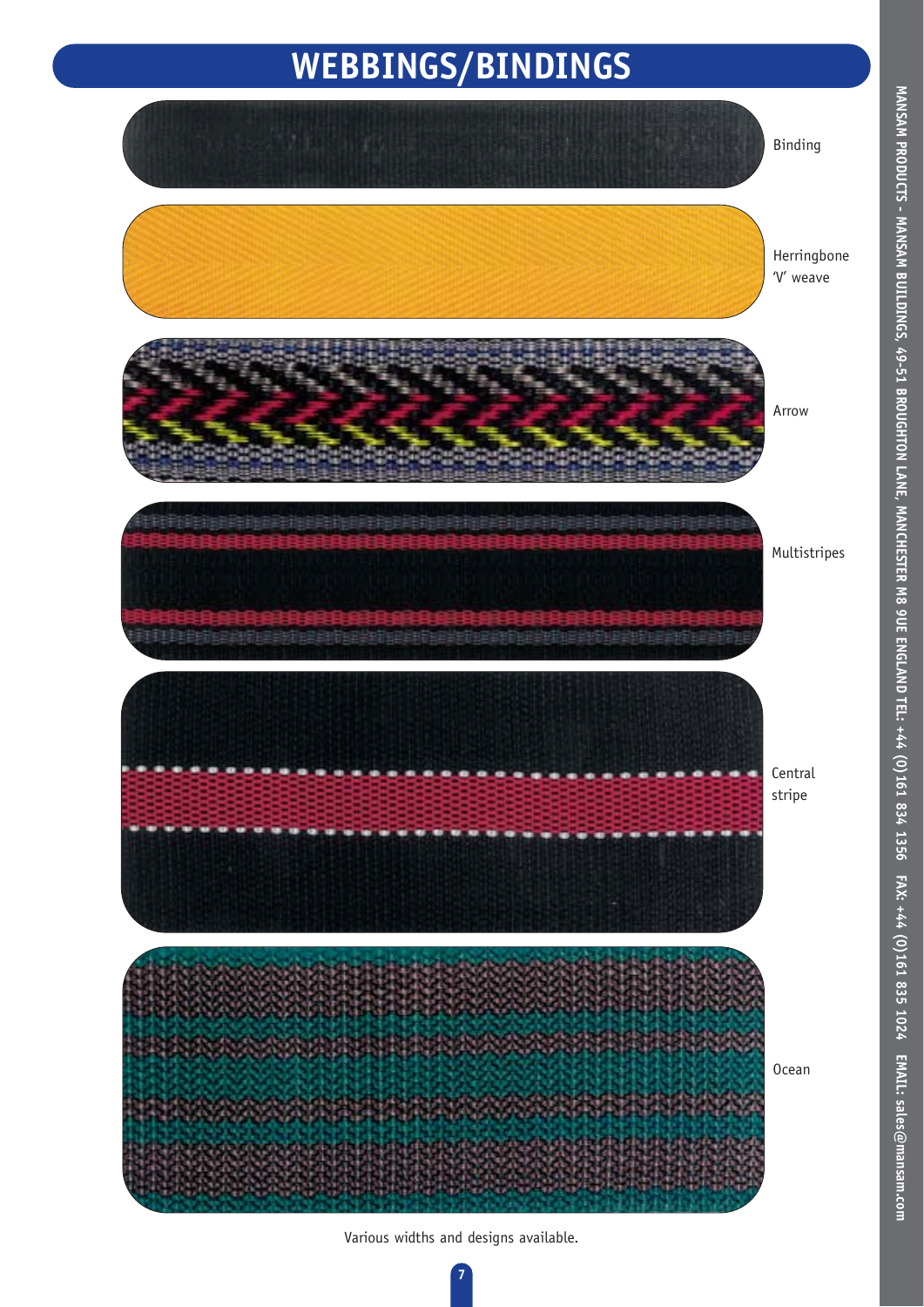## **MATERIALS DIVISION**

Thousands of metres available ex-stock for quick delivery



PU & PVC coated nylon & polyester fabrics. Wide range ex-stock





PVC sheeting available ex-stock in a range of thicknesses and colours. Can be welded or sewn.

#### **TRANSPARENT WINDOW SHEETING**



Soft clear PVC Range including fire retardant UV and cold crack resistant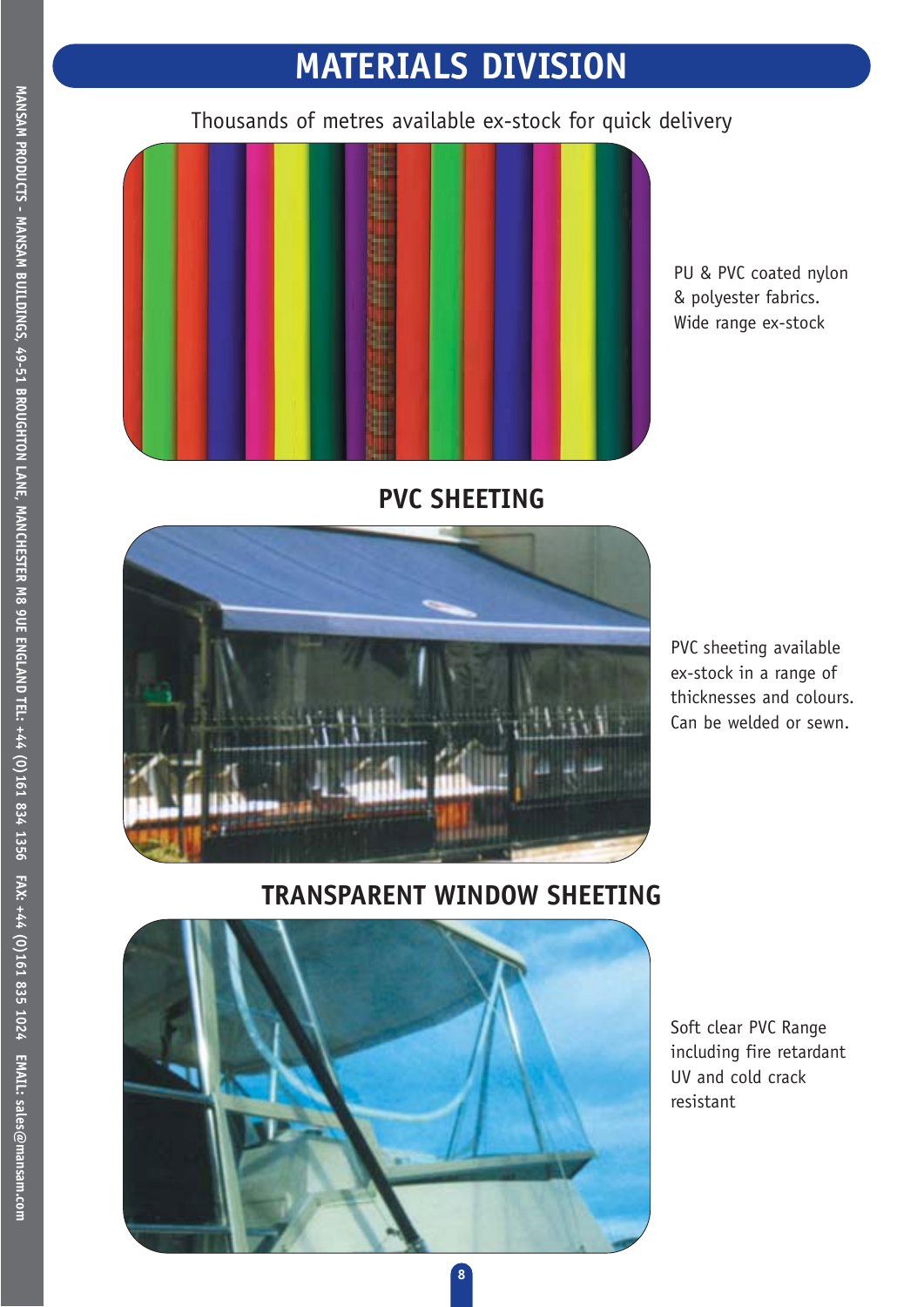#### **FLAME RETARDANT MATERIALS**



## All it takes is one bright spark

'SAMSEAT' - upholstery vinyls, colour range ex-stock.

Transparent window plastic - also UV and cold crack resistant.

'SAMCOAT' - tarpaulin fabrics range, available in a variety of widths, finishes and colours.

### **'SAMCOVER' REINFORCED PVC**



'SAMCOVER' range of reinforced PVC fabrics in a choice of colours ex-stock.

## **NEW! STOP-SLIP**

A new high grip, anti-slip material that stops objects sliding around.

Ideal for car boots, dashboards, under tablecloths, or rugs, in drawers, etc.

Wherever you want to stop unwanted movement.

Just cut to any size or shape and lay flat no adhesive required.

- *Easy to use*
- *Waterproof*
- *Anti-bacteria*
- *Anti-mildew*
- *Machine washable*
- *Colour range*
- *Range of widths*
- *Hundreds of uses*



### *ONLY FROM MANSAM PRODUCTS*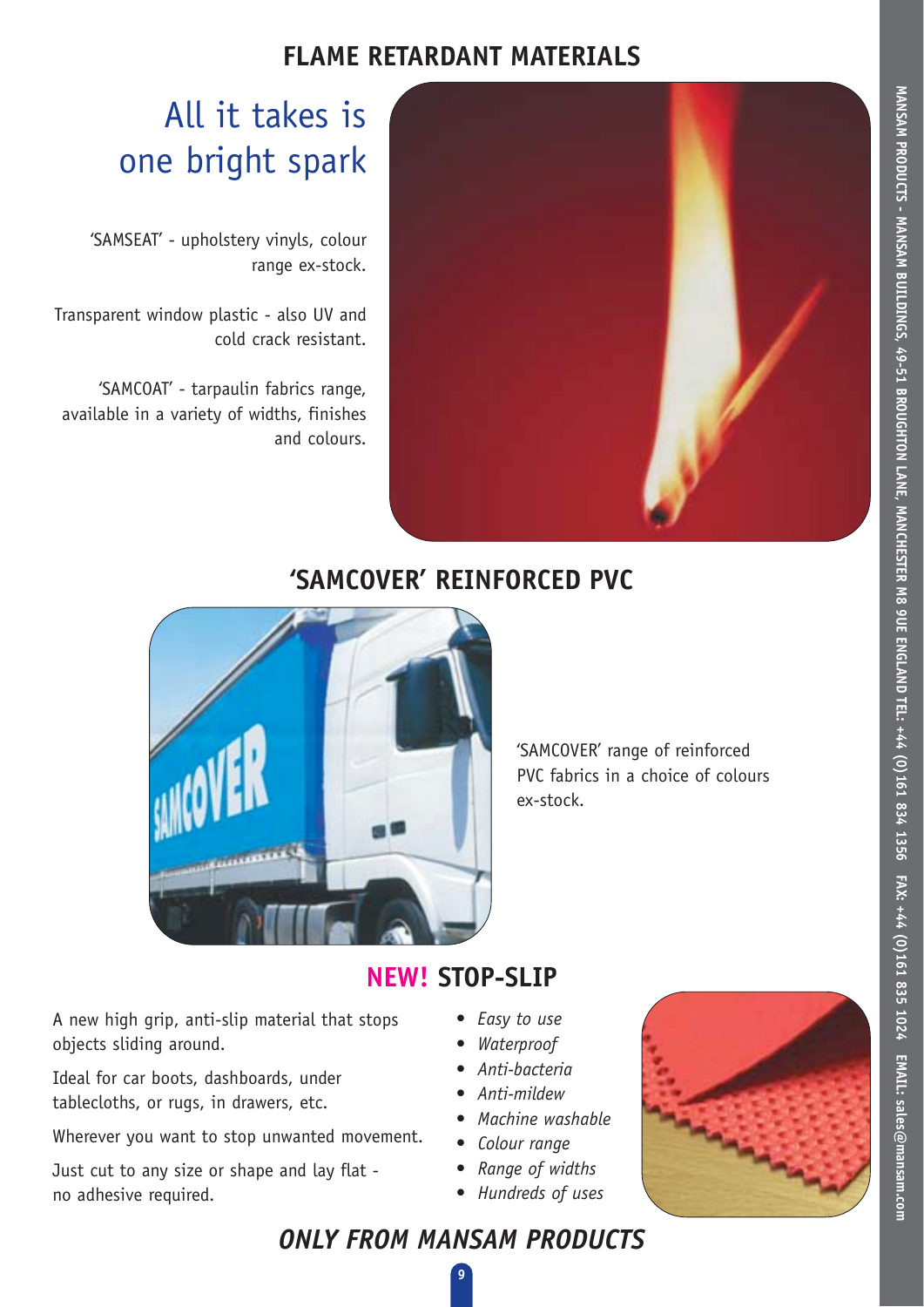## **EYELETS**

### **SAIL EYELETS & RINGS**



Larger or smaller sizes also available. Metal eyelets are available in a range of materials e.g. brass, stainless steel, etc and in a variety of finishes/colours.

### **GROMMET EYELETS & RINGS**









No. 4



No. 5 No. 6 Metal eyelets meet BS3102 standard.





Weldable plastic eyelets.

See page 16 for eyeletting machines. Punches and hand-tools also supplied.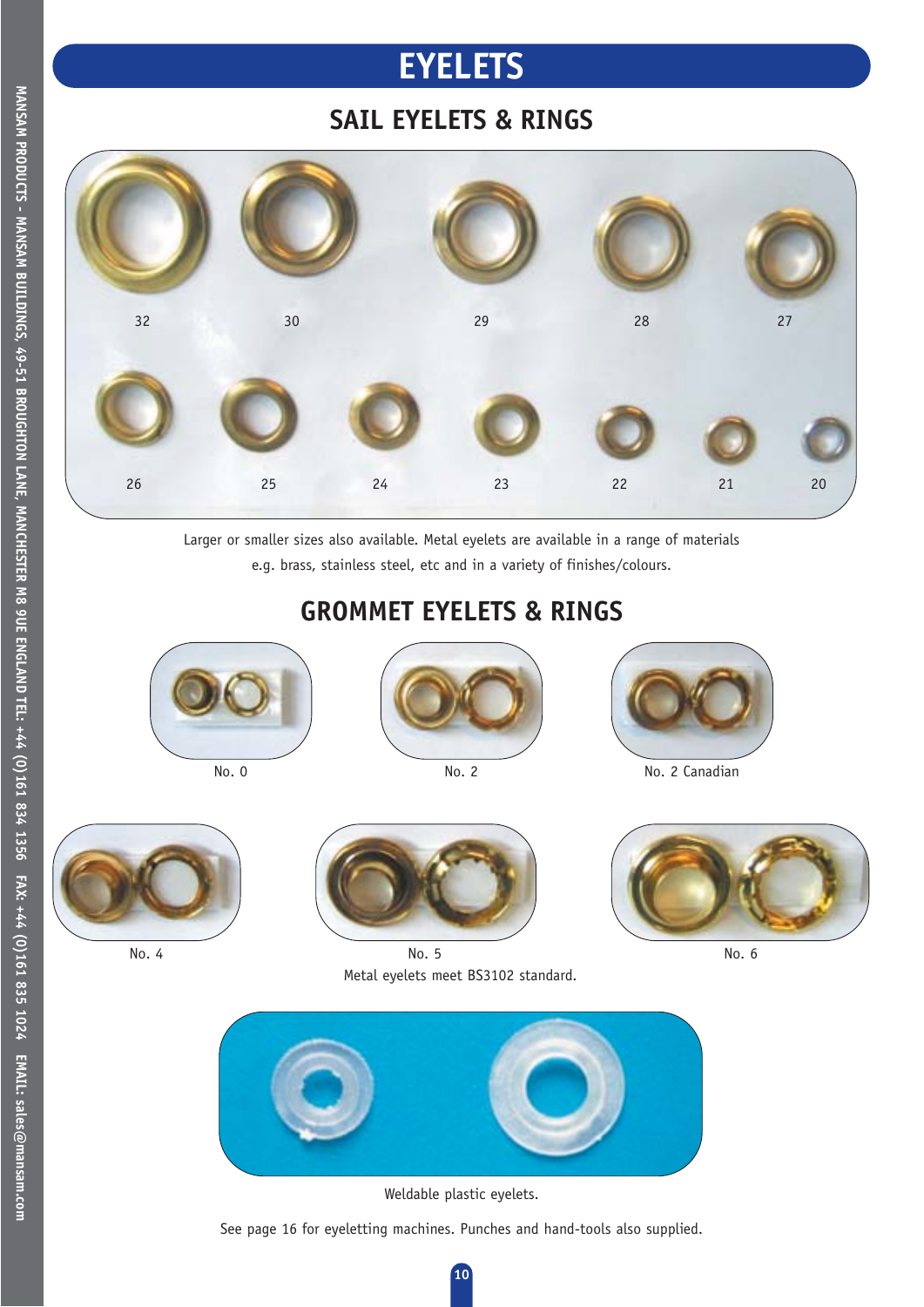## **RINGS**



Choice of sizes, shapes, thicknesses and finishes. Also available in nickel free, welded, etc. Extensive choice of round and dee rings also available.

## **BUCKLES & METAL FITTINGS**

Available in a choice of sizes, thicknesses and finishes.









Roller Buckle **Cam Buckle Cam Buckle Cam Buckle** 



#### Various finishes and sizes available.

- 1. 25mm Oval 3 bar slide<br>2. 19mm Square 3 bar slid
- 2. 19mm Square 3 bar slide<br>3. 25mm Sliding bar slide
- 3. 25mm Sliding bar slide
- 22mm Helmet slide
- 5. 38mm Oval 3 bar slide
- 6. 50mm Oval 3 bar slide
- 7. 25mm Square 3 bar slide
- 9. Buckle central bar no roller 10. Flat square 24mm

8. 40mm Sliding bar slide

- 11. Rivet on trapeze ring
- 12. Buckle central bar with roller
- 13. Ring grip
- 14. Zip end 25mm
- 15. 'V' Grip 10mm
	- 16. 'V' Grip 6mm
	- 17. Large 'V' Groove grip 22mm 18. Large 'C' groove grip 15mm
	-
	- 19. Ear fitting
	- 20. Bridge handplate 21. Medallion
- 22. Bow 23. Large dome
- 24. Small dome
- 25. Plastic dome
- 
- 
- 

MANSAM PRODUCTS - MANSAM BUILDINGS, 49-51 BROUGHTON LANE, MANCHESTER M8 9UE ENGLAND TEL: +44 (0)161 834 1356 FAX: +44 (0)161 835 1024 EMAIL: sales@mansam.com **MANSAM PRODUCTS - MANSAM BUILDINGS, 49-51 BROUGHTON LANE, MANCHESTER M8 9UE ENGLAND TEL: +44 (0)161 834 1356 FAX: +44 (0)161 835 1024 EMAIL: sales@mansam.com**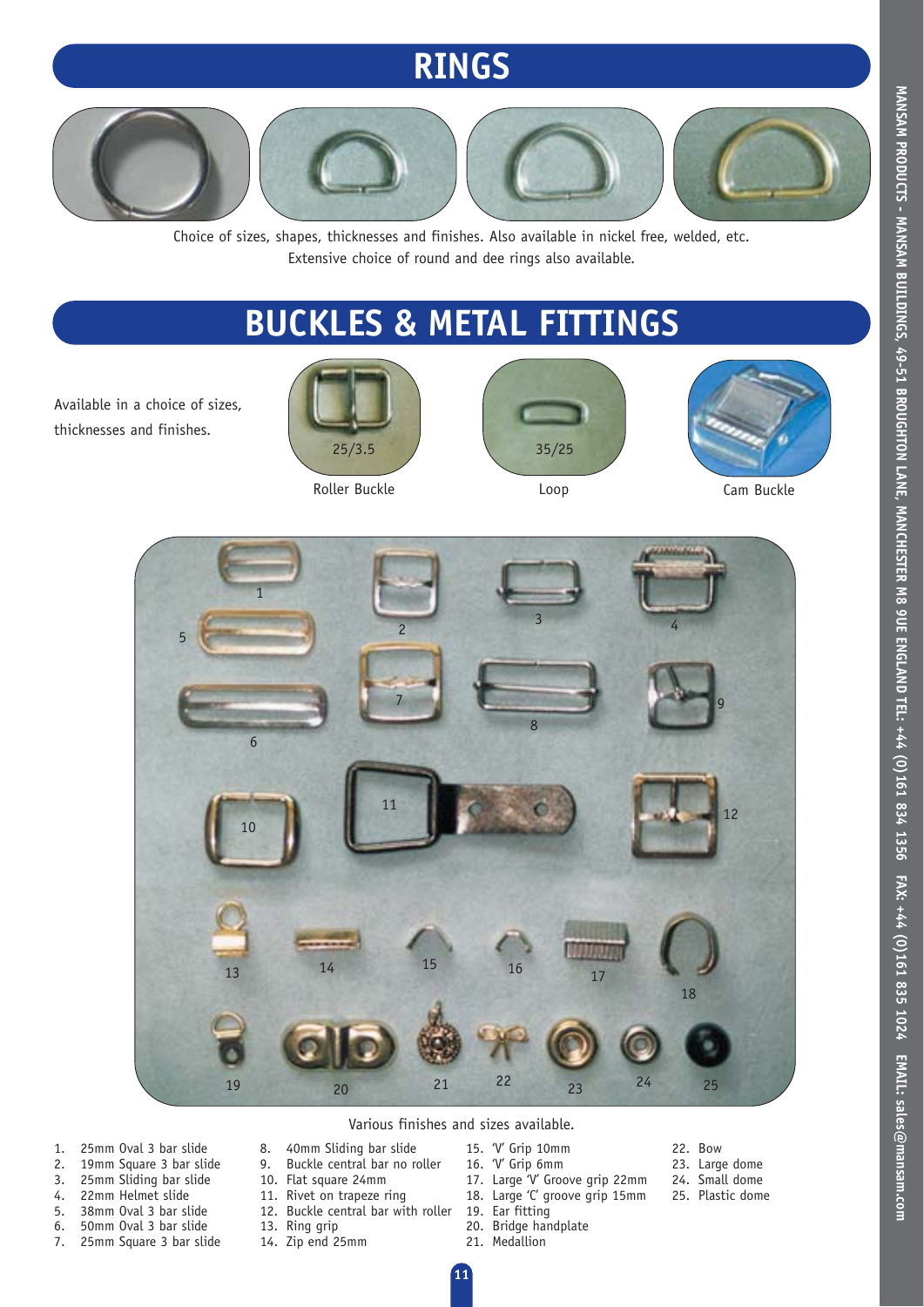## **RINGS & HOOKS**

Size, finish and quality range available.



- 1. 25mm Split ring
- 2. 30mm Split ring
- 3. 180/226 35mm
- 4. 45mm Split ring
- 5. 180/227 22mm Flat wire split ring
- 6. 10mm Solid ring
- 7. 237/80 25mm Solid ring
- 8. Peardrop key ring 226/40mm
- 9. MS78 Medallion key fob
- 10. MS78 Motto clip key ring
- 11. 226/731/42
- 12. 226/731/20
- 13. 226/731/15
- 14. 25mm
- 15. 30mm
- 16. 40mm
- 17. 6 Hook
- 18. 10mm Triangular
- 19. 16mm
- 20. 20mm
- 21. 25mm
- 22. 30mm
- 23. 40mm
- 24. 1016 Mini
- 25. 1017/17mm
- 26. 1038/16mm
- 27. 1004/17mm
- 28. 1002/20mm
- 29. C/002 20mm
- 30. 25mm Trigger hook
- 31. 30mm Trigger hook
- 32. 40mm Trigger hook
- 33. 40mm Snaphook
- 34. Plastic trigger hook with key ring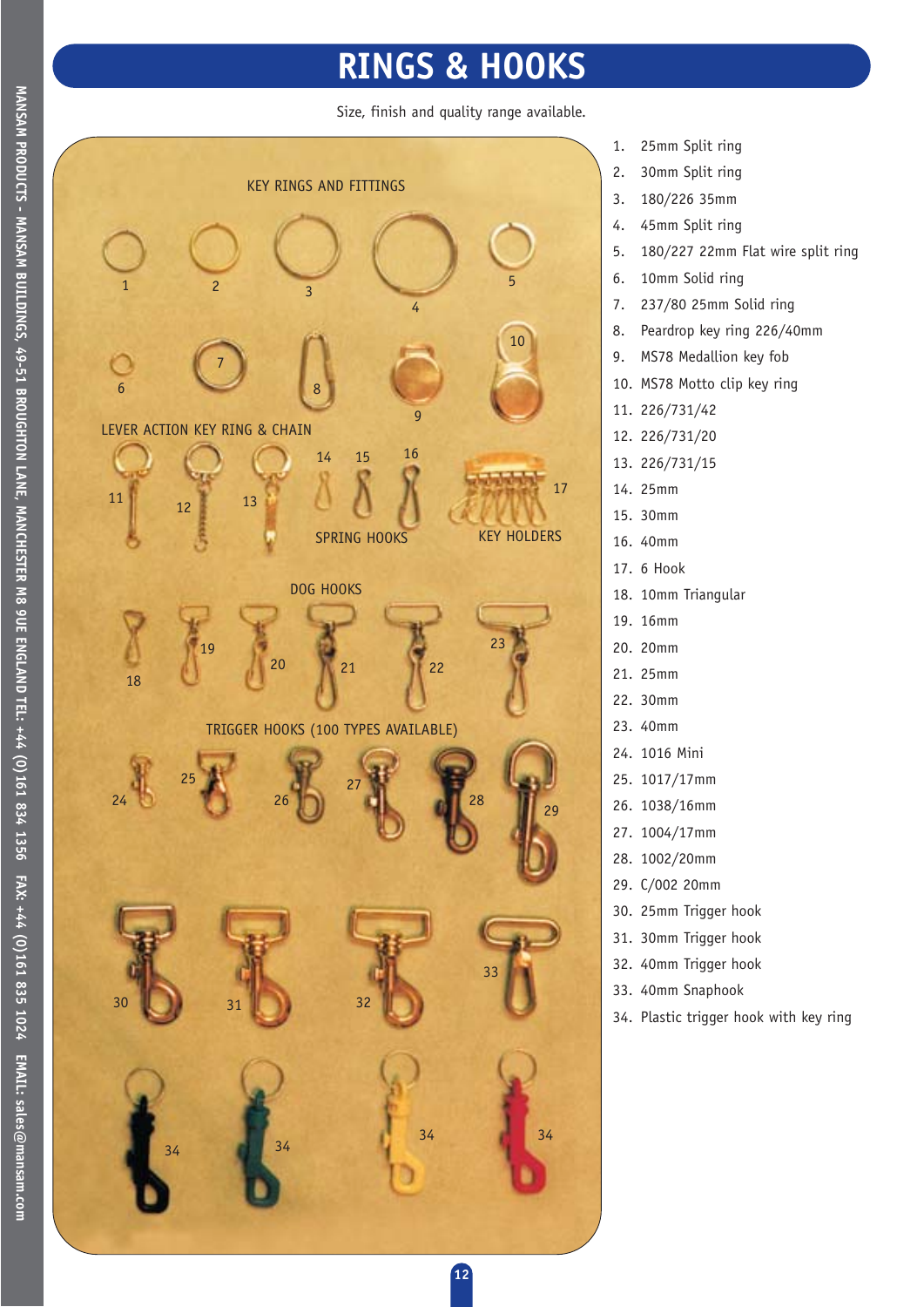## **FASTENERS, LOCKS & CHAINS**



**MANSAM PRODUCTS - MANSAM BUILDINGS, 49-51 BROUGHTON LANE, MANCHESTER M8 9UE ENGLAND TEL: +44 (0)161 834 1356 FAX: +44 (0)161 835 1024 EMAIL: sales@mansam.com** 

MANSAM PRODUCTS - MANSAM BUILDINGS, 49-51 BROUGHTON LANE, MANCHESTER M8 9UE ENGLAND TEL: +44 (0)161 834 1356 FAX: +44 (0)161 835 1024 EMAIL: sales@mansam.com

Range of finishes ex-stock.

**13**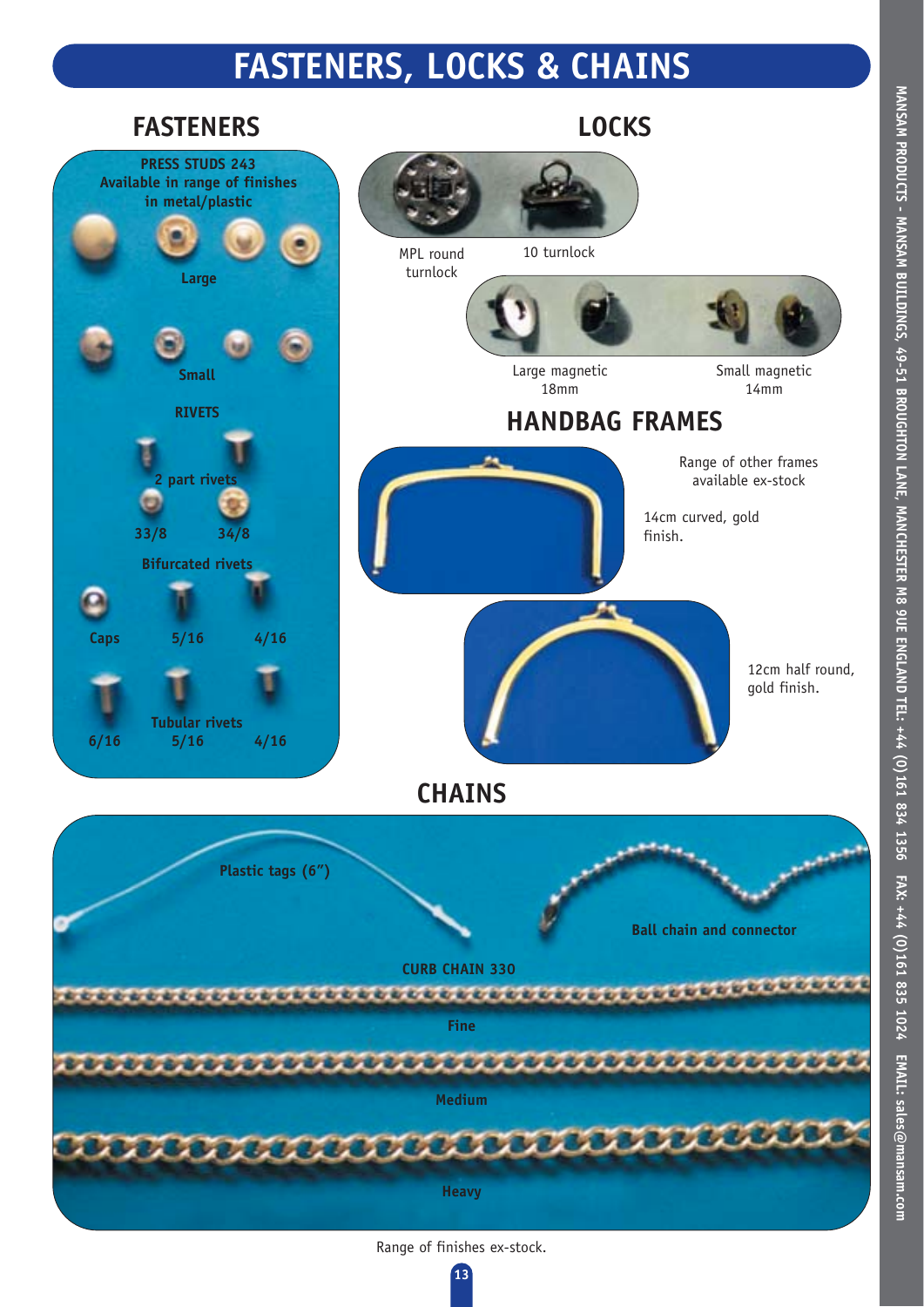## **THREADS**



High quality sewing threads made to British Standards in a range of sizes and colours.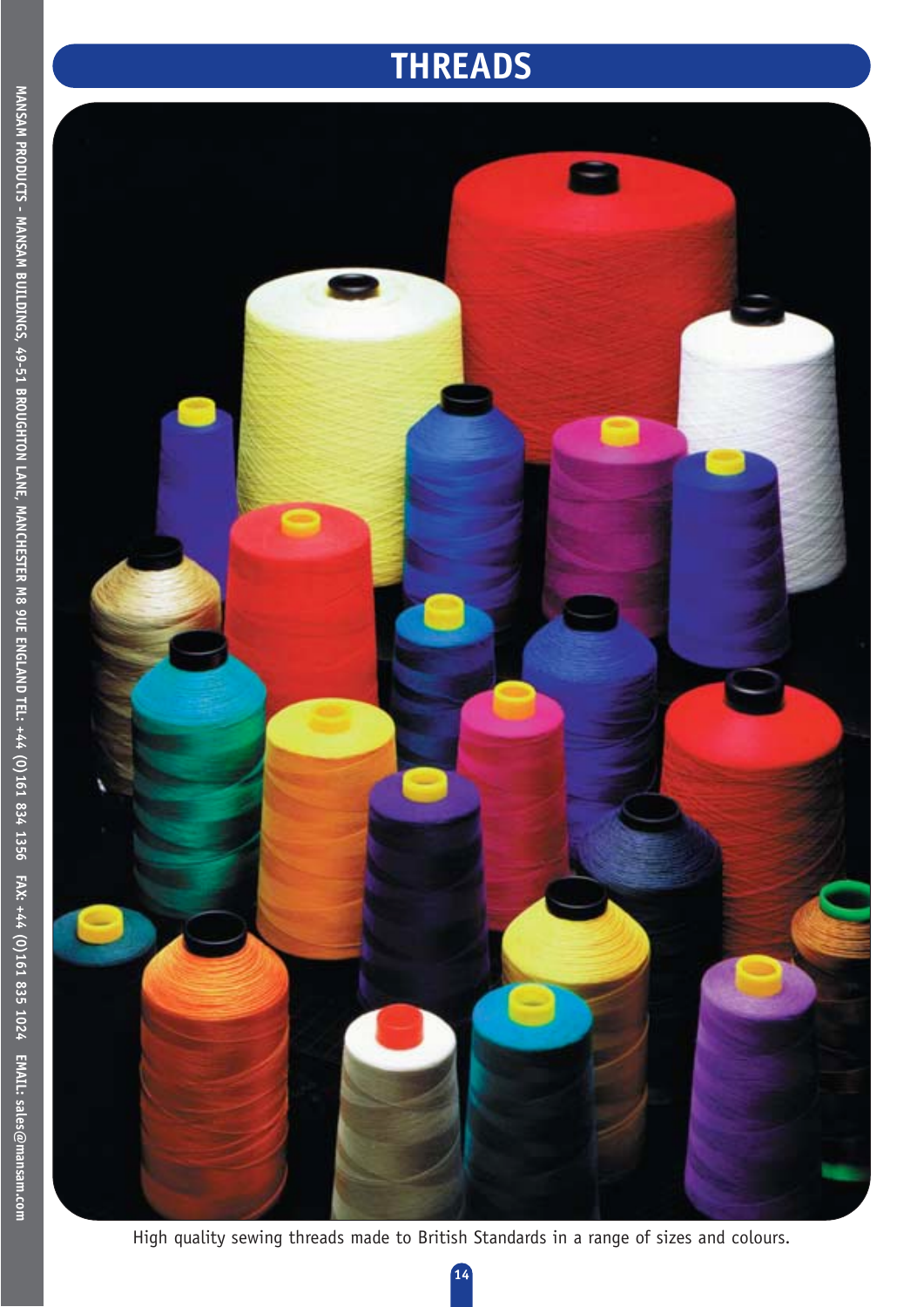## **TAPES, PIPING & GLUE**



Braided cords in a range of sizes and colours.



**CORDS REFLECTIVE TAPES** For hook and loop tape **REFLECTIVE TAPES** see page 1. For binding tapes see page 7. For plastic tapes see page 5.

#### **ELASTICS**



Range of widths and colours ex-stock.



Glass bead (to EN471) or PVC encapsulated tapes ex-stock in a range of widths.



Range of thicknesses, designs and colours ex-stock.



Wide range available

**GLUE**



Latex glue, ideal for leathergoods, etc.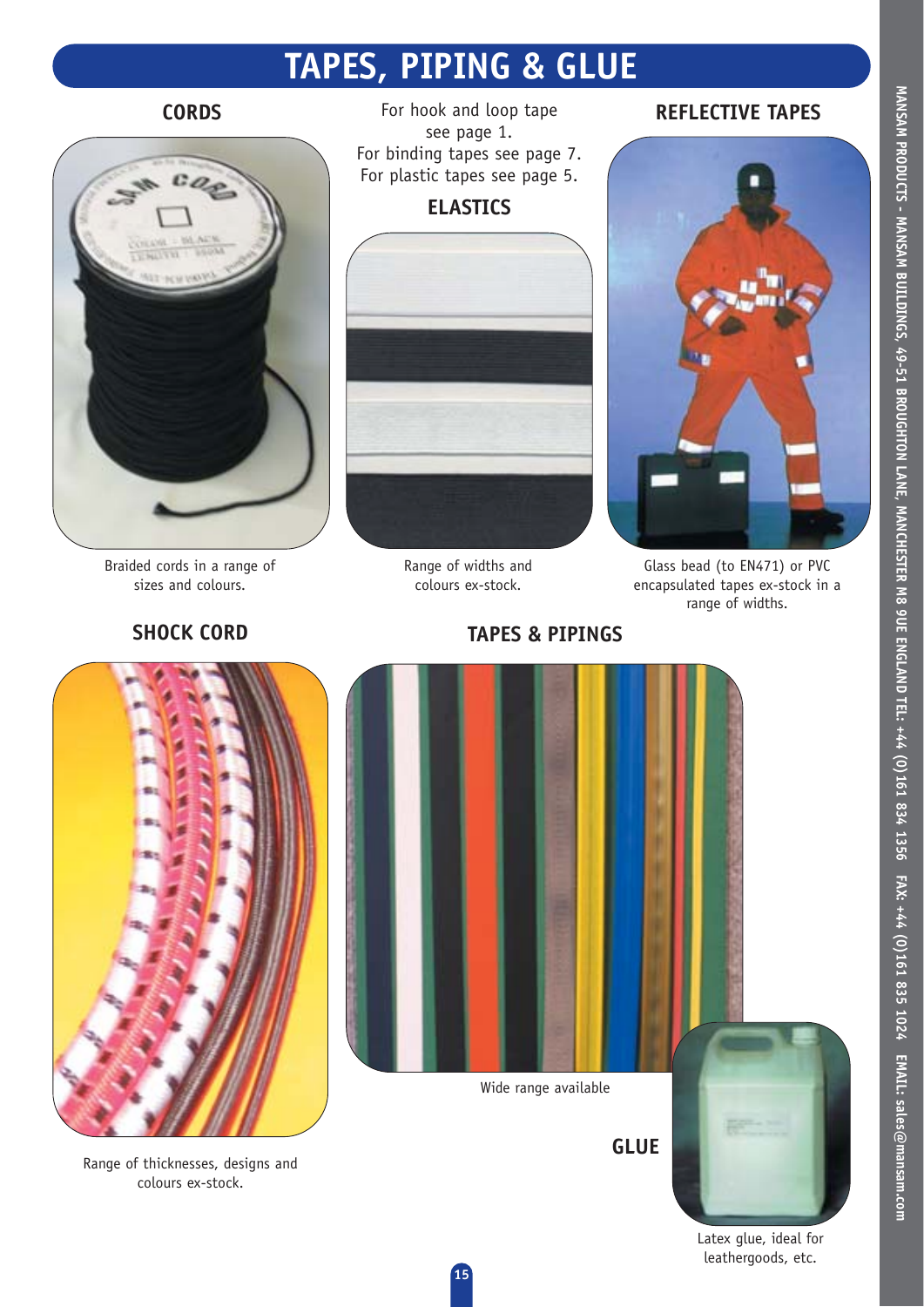## **MACHINERY**



Gold blocking machines







General purpose model with stand (many uses, foot operated)



Different dies (tools) available. Manual lever press for eyelets, press studs etc.



Automatic Cutting Machine wide range of applications



Automatic Eyeletting Machine

Hot Knives Cut and seal action. Different blades available. Hand held Desktop





**TOOLS AND OTHER MACHINERY AVAILABLE DETAILS ON REQUEST**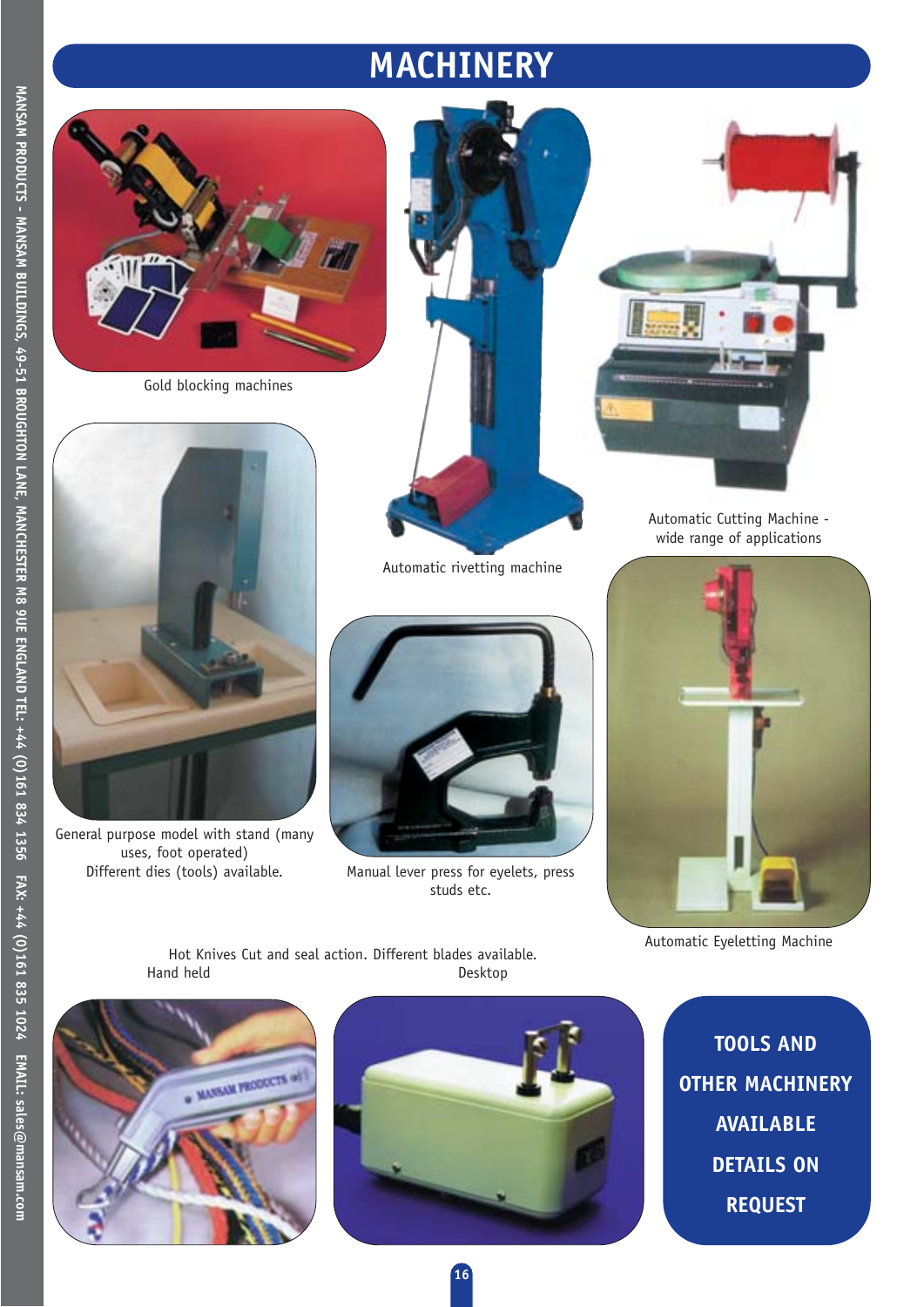## **RELY ON THE MANSAM SERVICE**

*ALL REGULAR STOCK IN A RANGE OF COLOURS / SIZES / FINISHES PLEASE CONTACT US FOR SAMPLES*

#### **MATERIALS DIVISION**

SAMCOAT SAMCOVER

SAMNYL SAMSEAT FR COLOURED PVC

#### **COATED FABRICS RANGE VINYLS RANGE PLASTIC SHEETING RANGE**

JET CALF GLASS CLEAR PVC SAMTEX ELEPHANT HF WELDABLE SAMLON CONTROL CONTROL CONTROL CONTROL CONTROL CONTROL CONTROL CONTROL CONTROL CONTROL CONTROL CONTROL CONTROL CONTROL CONTROL CONTROL CONTROL CONTROL CONTROL CONTROL CONTROL CONTROL CONTROL CONTROL CONTROL CONTROL CONTROL SAMSILK SAMPOL SAMPOL SAMPOL FIRE RETARDANT SAMDURA PATENT CROC DESCRIPTION ON A PATENT CROCHE AND THE UV & COLD CRACK RETARDANT MANTEX ANTI-SLIDE MATERIAL



#### OTHER RANGES INCLUDE:

SAMLIN . . . . . . . . . . . . . . . . . . . . . .FIBRE LININGS RANGE - PLAIN OR PRINTED, ALSO FIRE RETARDANT SAMSUEDE . . . . . . . . . . . . . . . . . . . . . . . . . . . . . . .SUEDEEN RANGE - LINING OR EXTERIOR QUALITIES

### **ACCESSORIES DIVISION**

*WE ALSO OFFER VARIOUS CLEARANCE LINES AT LOW PRICES*

## **HOW TO FIND US**